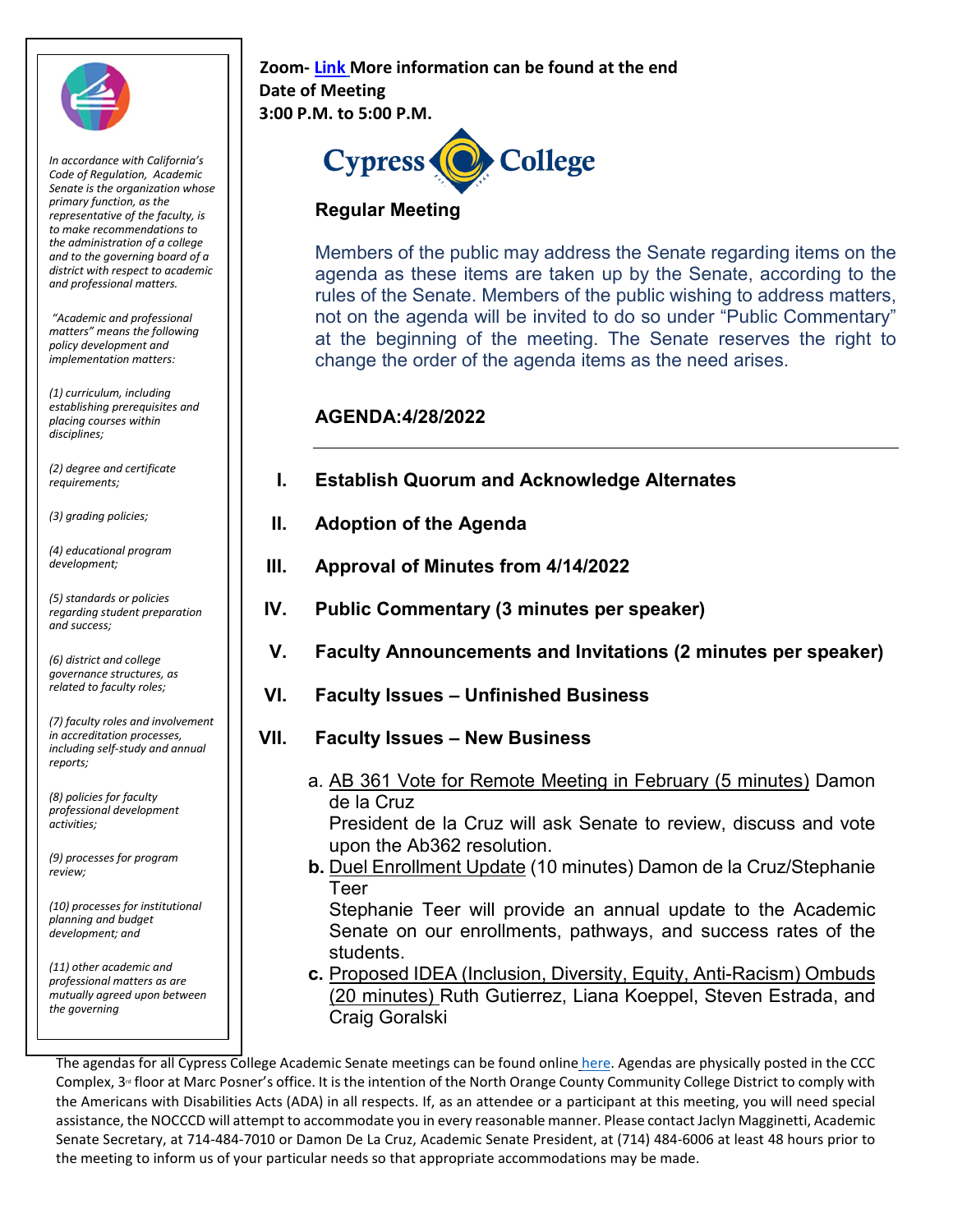At the April 14th meeting of the Academic Senate, the Constitution and Bylaws revision workgroup asked for feedback on the draft of an IDEA ombuds position that was presented at the March 10th meeting of the senate. The workgroup would welcome any further discussion of the IDEA Ombuds position and a vote on the position if possible.

**d.** Proposed By-Laws Revisions (20 minutes) Ruth Gutierrez, Liana Koeppel, Steven Estrada, and Craig Goralski

 At the April 14th meeting of the Academic Senate, the Constitution and Bylaws revision By-Laws that was presented at the previous meeting. Senators requested additional time to review the proposed changes. The workgroup again seeks feedback from the senate on the proposed changes, with the intent of incorporating the feedback into a revised draft for a possible vote later this semester. workgroup asked for feedback from the senate on a draft of proposed changes to the Senate

- **e**. <u>Ascend Pilot Infro & Invitation (15 Minutes)</u> Alison Robertson/Kathy Wada Faculty will learn about Ascend, a free, data-driven professional learning program that enables college instructors to learn how their students are experiencing courses and what they can do to make those experiences more equitable, more engaging, and more supportive of student success. Senators and faculty will be invited to join the Fall 2022 pilot. The Ascend pilot is partnership of Cypress College, Sacramento City College, CSUF, Wheelhouse Center for Community College Leadership and Research/UC Davis, and PERTS/Stanford University.
- **f.** DE Update (15 minutes) And the set of the Second McAlister Second McAlister Second McAlister increased support for DE (Instructional Designer position approved), the next DE Program Kathleen will provide a DE Program update and request feedback on some DE issues: planning cycle (student and faculty surveys), updates to DE certification training, compensation for DE training, CVC status and the POCR course badging process

## **VIII. Special Reports (3 minutes per Report)**

- **a. Associated Students - Sydney Pike**
- **b. United Faculty Christie Diep**
- **c. AdFac Chrystal Johnson**
- **d. Professional Development Michael Brydges/Ruth Gutierrez**
- **e. Curriculum Committee Silvie Grote**
- **f. Academic Senate Treasurer's Report Liana Koeppel**
- **g. Cypress College Foundation Damon de la Cruz**
- **h. Student Equity and Achievement Committee Alison Robertson/ Gisela Verduzco**
- **i. Outcomes Assessment Jennifer Coopman**
- **j. Program Review and Department Planning Bryan Seiling**
- **k. District Council on Budget and Facilities Damon de la Cruz**
- **l. ACCJC Self Study Liana Koeppel**
- **m. CTE Liaison Jeanette Jones/Douglas Sallade**
- **n. Distance Education Kathleen McAlister**
- **o. Diversity, Equity and Inclusion Committee Maha Afra**
- **p. President's Report and Committee Appointments (15 min.)** 
	- **IX. Adjournment**